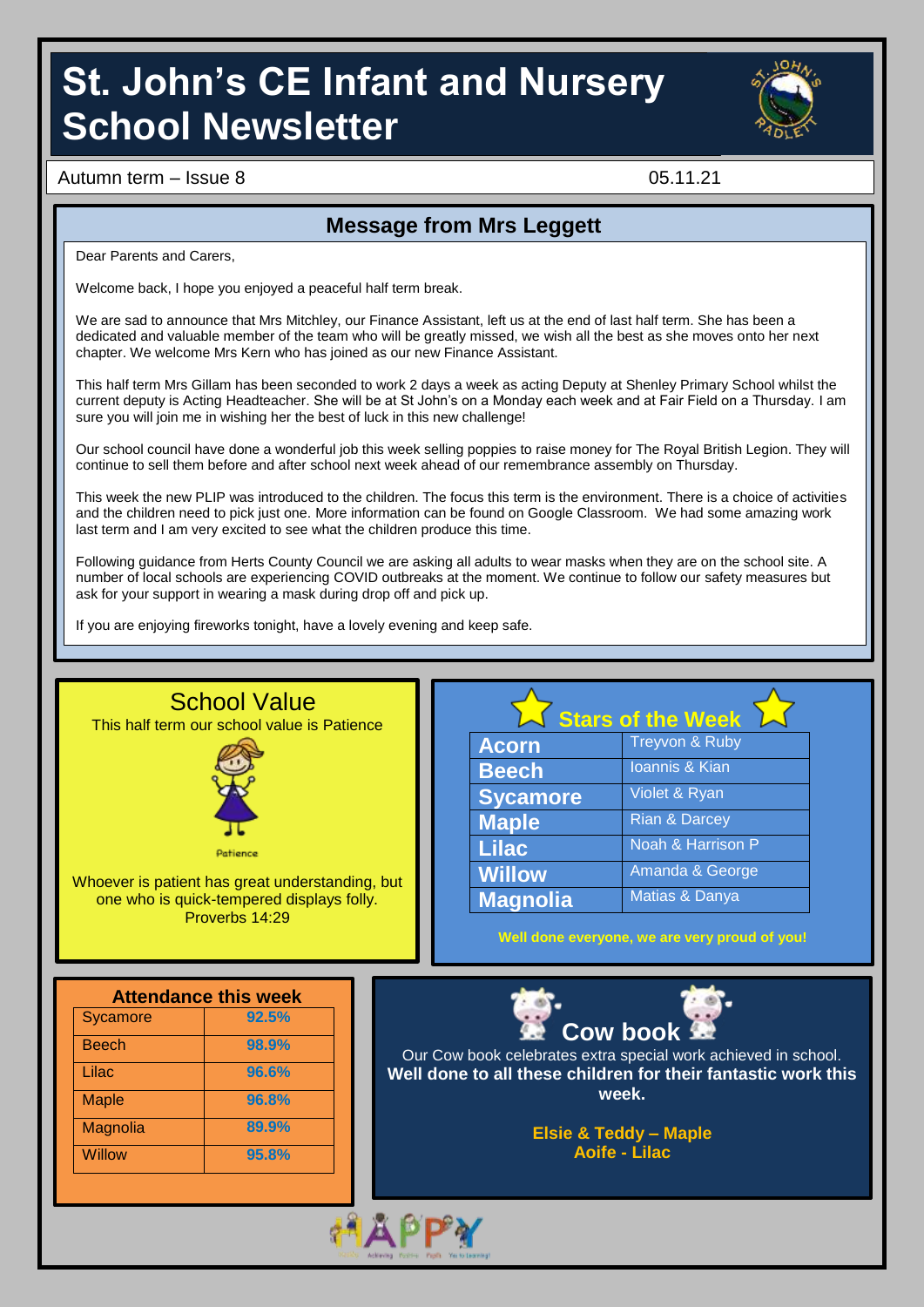### **Meet Our Governors**

The Rev'd. Oliver Blease, Vicar of Radlett. Oliver was licensed and installed as Vicar of Christ Church & St. John's, Radlett, in July.

Oliver was born in Cheshire and studied Law at the University of Leicester before working in the civil service in Melbourne, Australia, where he had enjoyed a Year Abroad during his studies. Whilst volunteering at church he had begun to discern his call to ministry and on returning to the UK in 2013 he was encouraged to explore this further. Oliver trained for ministry at Ripon College Cuddesdon where he studied theology at the University of Oxford, and was ordained deacon and subsequently priest at Salisbury Cathedral. Before coming to Radlett Oliver was at St. Bartholomew & All Saints Church, Royal Wootton Bassett, where he very much enjoyed working alongside both the primary and secondary schools. Oliver has recently completed an MA in theology, mission, and ministry with Durham University and delights in education and research, joyful services of worship, and has a focus on pastoral care for the whole community. Oliver is married to Mariama who runs an educational charity as part of a City Livery Company, and works part-time as a priest with St. James's Church, Piccadilly. Together they enjoy country walking, visiting friends, the theatre, and a good crime drama.

I

I



### **Diwali**

 This week we celebrated Diwali. We were very lucky to have Mrs Guru come in to talk to us about Diwali. She told us the story of Rama and Sita using puppets and showed us some beautiful rangoli patterns. Reception also made Diva Lamps to celebrate Diwali. They all went into the hall to light them. They also watched some fireworks and did some dancing to celebrate.



**МАРРУ**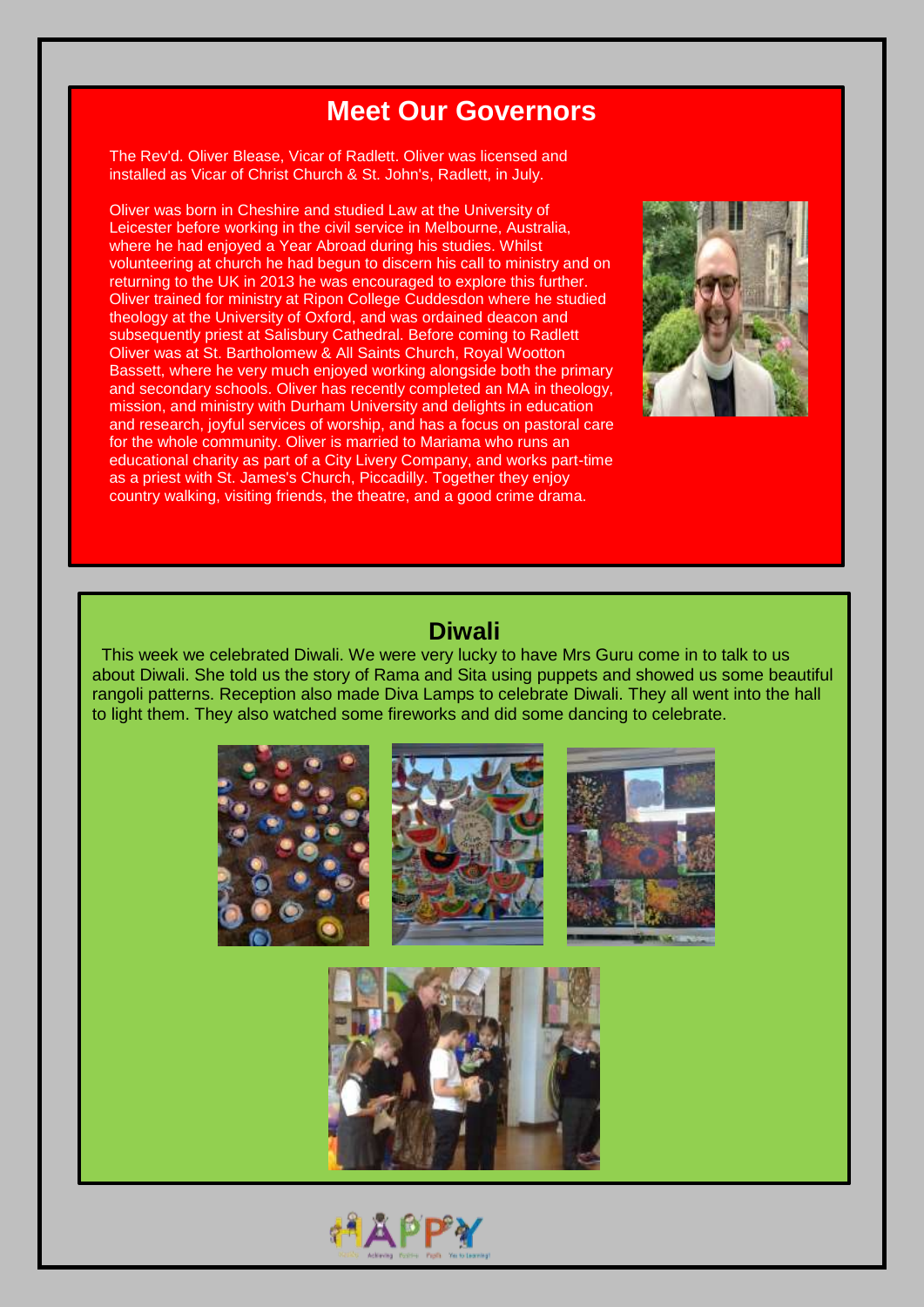## **Poppy Learning I Project**

The new project is due on  $9<sup>TH</sup>$  December. We look forward to sharing some of the PLIPs with you in the newsletter. You will find more information on Google Classroom.

### Which I project will you pick this term?

Inspire - people to reduce, reuse and recycle or write about an inspirational advocate Investigate - learn more about reusable energy sources or how we can make a difference Imagine - what our world will look like if we don't look after it. Identify - How we are harming or how we can help our environment. Illustrate - our beautiful world Invent - a gadget or device to support looking after the environgley

**Flames and Marshmellows in Nursery**



Acorn class celebrated Bonfire Night with a real fire and toasted marshmellows. They loved listening to the crackling, whizzing and popping of the flames.

### **Reminders for the upcoming week Conversation starters**

**Wednesday** – Year 2 war memorial walk

**Thursday** – Remembrance Assembly

**Friday** – year 2 WW1 Immersion Day – don't forget to dress up

*Here are a few ideas of conversation starters that you can use to talk with your child about their week at school.*

*Tell me about Diwali*

*Which festival is your favourite?*

#### **Contact with the school**

If you need to contact either Mrs Leggett or Mrs Aharon please do it via [admin@stjohnsradlett.herts.sch.uk](file:///E:/st%20johns/21%20-%2022/Newsletter/admin@stjohnsradlett.herts.sch.uk)  The school admin address is checked daily and we will try to get back to you if a response is needed within 24 hours. If you would like to speak with your child's class teacher please make an appointment at the end of the day as they will have more to speak with you.